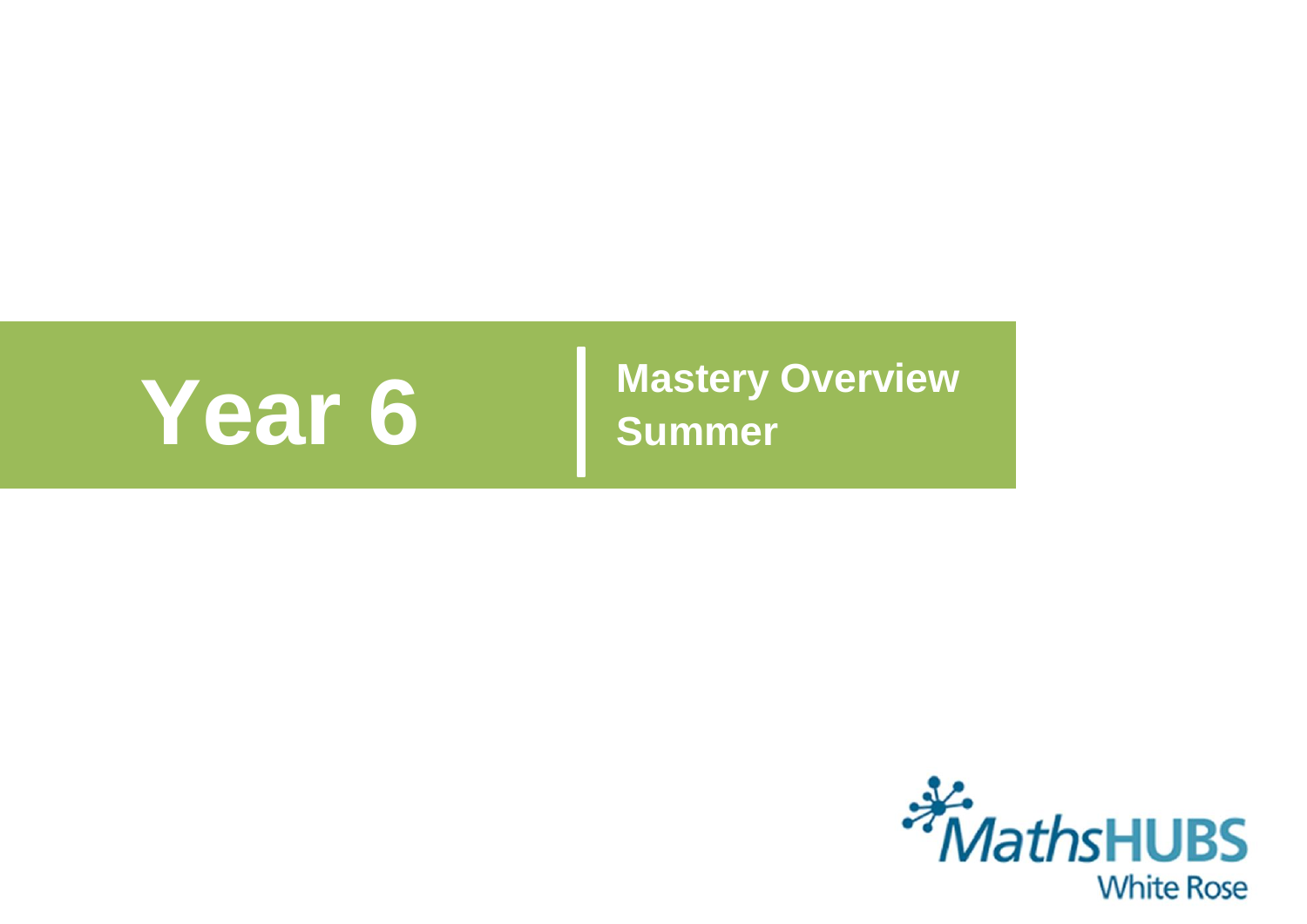## **SOL Overview**

As well as providing term by term overviews for the new National Curriculum, as a Maths Hub we are aiming to support primary schools by providing more detailed Schemes of Learning, which help teachers plan lessons on a day to day basis.

The following schemes provide exemplification for each of the objectives in our new term by term overviews, which are linked to the new National Curriculum. The schemes are broken down into fluency, reasoning and problem solving, which are the key aims of the curriculum. Each objective has with it examples of key questions, activities and resources that you can use in your classroom. These can be used in tandem with the mastery assessment materials that the NCETM have recently produced.

We hope you find them useful. If you have any comments about this document or have any suggestions please do get in touch.

Thank you for your continued support with all the work we are doing.

#### *The White Rose Maths Hub Team*

© Trinity Academy Halifax 2016 [mathshub@trinityacademyhalifax.org](mailto:mathshub@trinitYACADEMYHALIFAX.ORG)

#### **Assessment**

Alongside these curriculum overviews, our aim is also to provide an assessment for each term's plan. Each assessment will be made up of two parts:

**Part 1: Fluency based arithmetic practice Part 2: Reasoning based questions** 

You can use these assessments to determine gaps in your students' knowledge and use them to plan support and intervention strategies.

The autumn and spring assessments are now available.

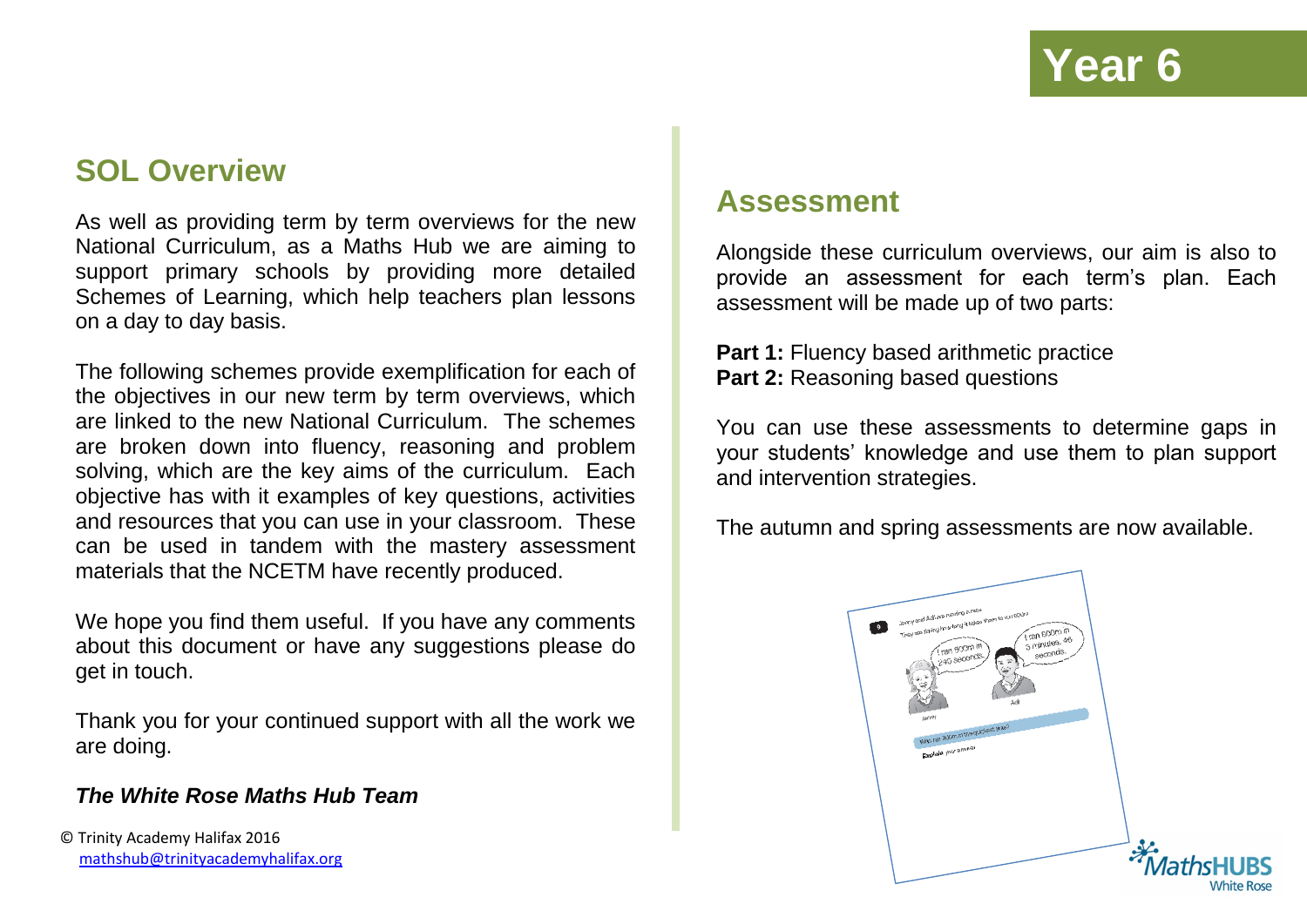### **Teaching for Mastery**

These overviews are designed to support a mastery approach to teaching and learning and have been designed to support the aims and objectives of the new National Curriculum.

The overviews:

- have number at their heart. A large proportion of time is spent reinforcing number to build competency.
- ensure teachers stay in the required key stage and support the ideal of depth before breadth.
- ensure students have the opportunity to stay together as they work through the schemes as a whole group.
- provide plenty of time to build reasoning and problem solving elements into the curriculum.

### **Concrete – Pictorial – Abstract**

As a hub we believe that all students, when introduced to a key new concept, should have the opportunity to build competency in this topic by taking this approach.

**Concrete** – students should have the opportunity to use concrete objects and manipulatives to help them understand what they are doing.

**Pictorial** – students should then build on this concrete approach by using pictorial representations. These representations can then be used to reason and solve problems.



**An example of a bar modelling diagram used to solve problems.**

**Abstract** – with the foundations firmly laid, students should be able to move to an abstract approach using numbers and key concepts with confidence.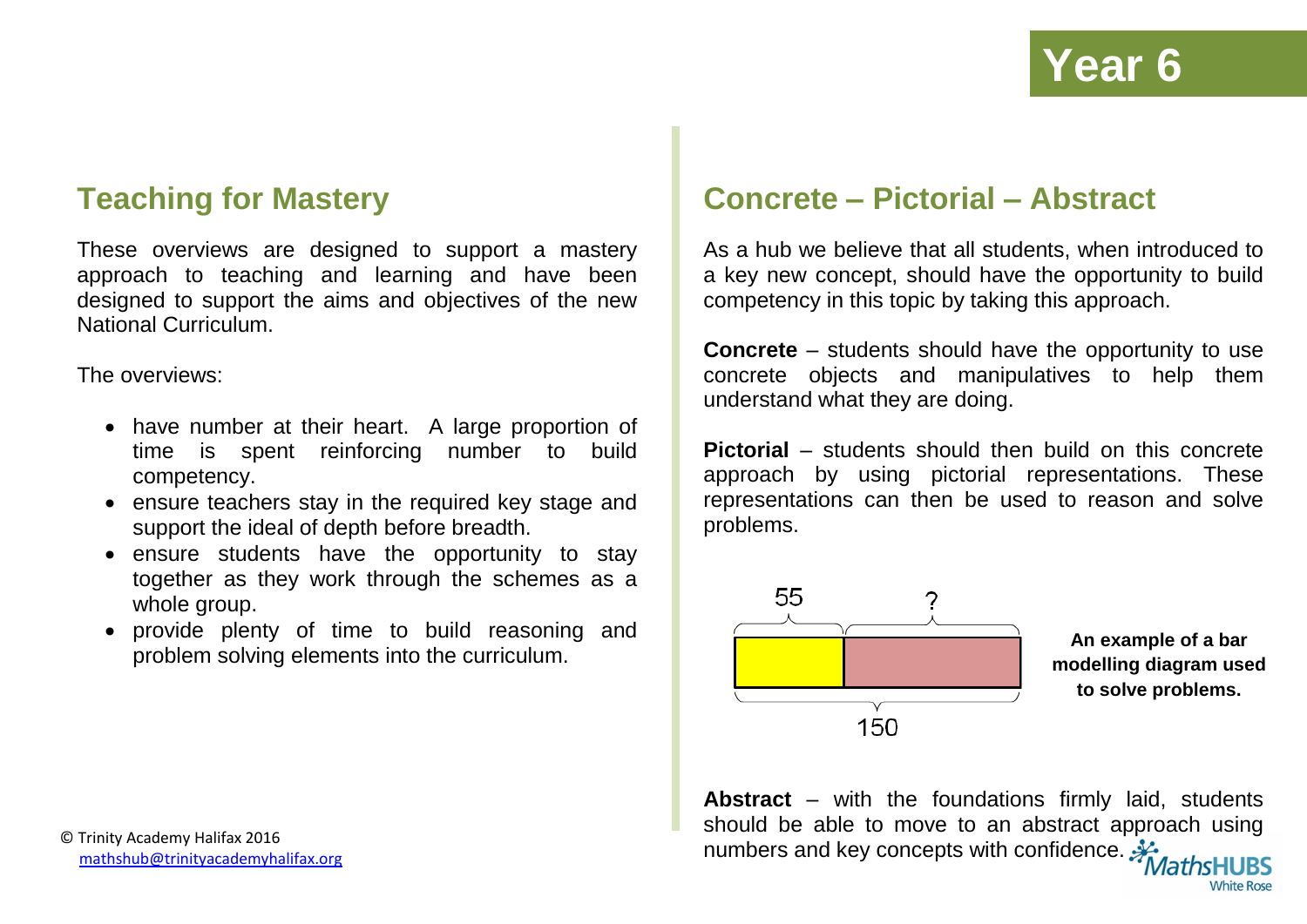## **Frequently Asked Questions**

#### *We have bought one of the new Singapore textbooks. Can we use these curriculum plans?*

Many schools are starting to make use of a mastery textbook used in Singapore and China, the schemes have been designed to work alongside these textbooks. There are some variations in sequencing, but this should not cause a large number of issues.

#### *If we spend so much time on number work, how can we cover the rest of the curriculum?*

Students who have an excellent grasp of number make better mathematicians. Spending longer on mastering key topics will build a student's confidence and help secure understanding. This should mean that less time will need to be spent on other topics.

In addition schools that have been using these schemes already have used other subjects and topic time to teach and consolidate other areas of the mathematics curriculum.

#### *My students have completed the assessment but they have not done well.*

This is your call as a school, however our recommendation is that you would spend some time with the whole group focussing on the areas of the curriculum that they do not appear to have grasped. If a couple of students have done well then these could be given rich tasks and deeper problems to build an even deeper understanding.

#### *Can we really move straight to this curriculum plan if our students already have so many gaps in knowledge?*

The simple answer is yes. You might have to pick the correct starting point for your groups. This might not be in the relevant year group and you may have to do some consolidation work before.

These schemes work incredibly well if they are introduced from Year 1 and continued into Year 2, then into Year 3 and so on.

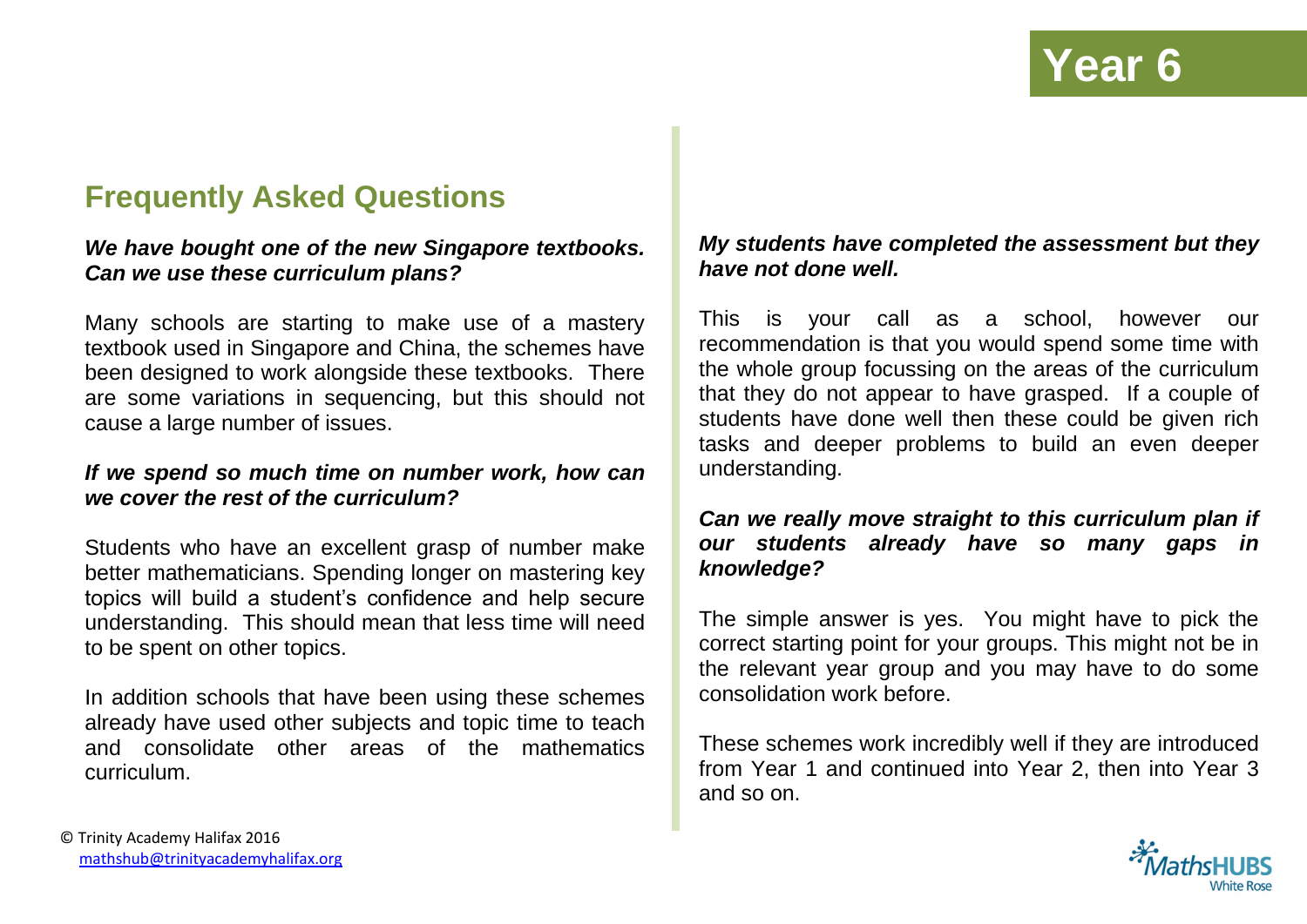## **Mixed Year & Reception Planning**

We have been working on mixed year and reception versions of our planning documentation and guidance. These have been created by teachers from across our region and wider. Working documents can be found in the Dropbox, although we hope that the final documents will be available later on in the summer term. Please contact the Hub if you would like any more information.

### **Problem Solving**

As a Hub we have produced a series of problems for KS1 and KS2. These can be found here. <http://tinyurl.com/zfeq8gs>

We are hoping to release more in September. In addition to the schemes attached the NCETM have developed a fantastic series of problems, tasks and activities that can be used to support 'Teaching for Mastery'.

It will also give you a detailed idea of what it means to take a mastery approach across your school.

<https://www.ncetm.org.uk/resources/46689>



## **Everyone Can Succeed**

As a Maths Hub we believe that all students can succeed in mathematics. We do not believe that there are individuals who can do maths and those that cannot. A positive teacher mindset and strong subject knowledge are key to student success in mathematics.

#### **More Information**

If you would like more information on 'Teaching for Mastery' you can contact the White Rose Maths Hub at [mathshub@trinityacademyhalifax.org](mailto:mathshub@trinityacademyhalifax.org)

We are offering courses on:

- Bar Modelling
- Teaching for Mastery
- Year group subject specialism intensive courses become a Maths expert.

Our monthly newsletter also contains the latest initiatives we are involved with. We are looking to improve maths across our area and on a wider scale by working with other Maths Hubs across the country.

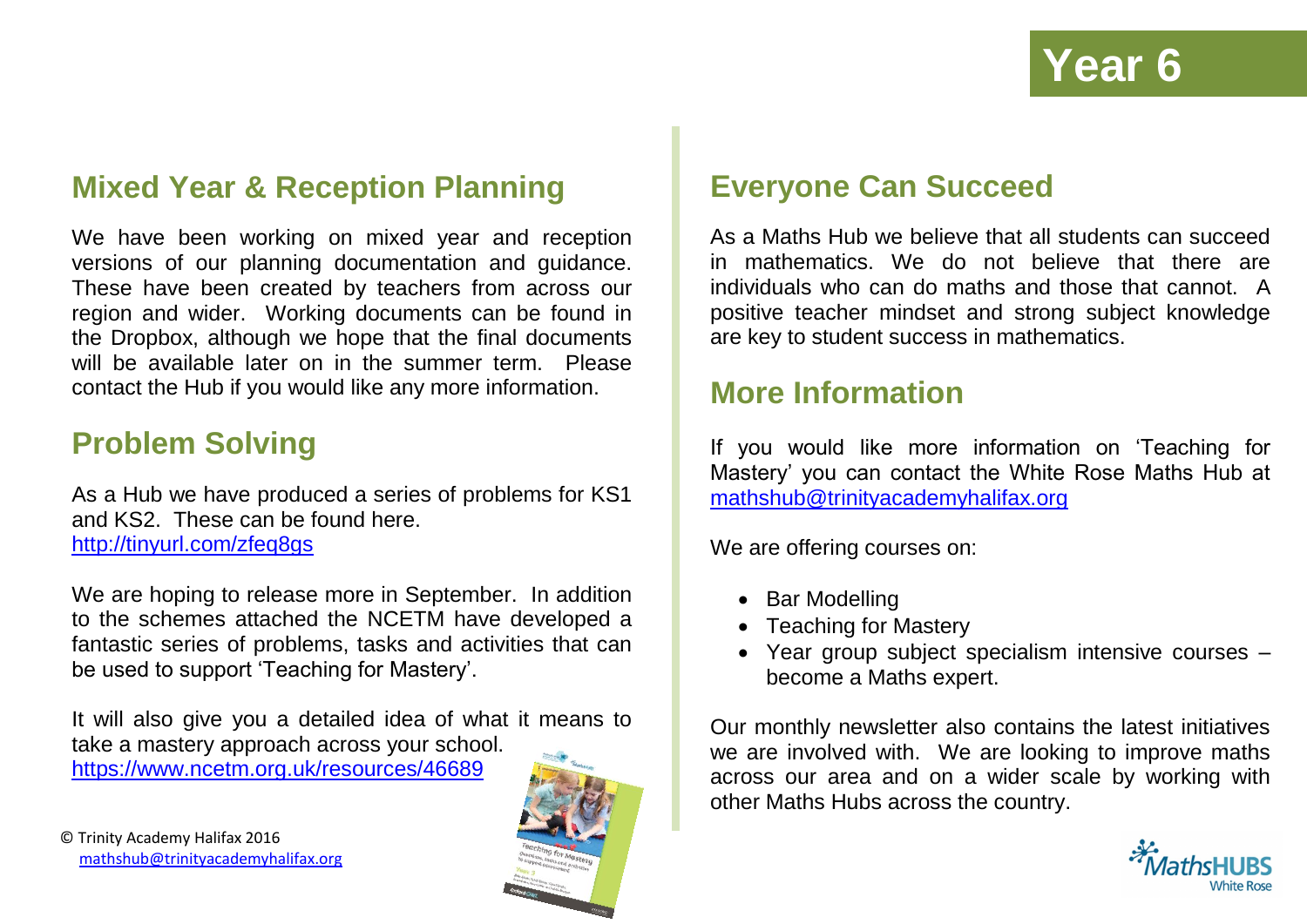## **Year 6 Overview**

|               | Week 1                                                    | Week 2 | Week 3                                       | Week 4                        | Week 5                                                                      | Week 6 | Week 7                 | Week 8 | Week 9               | Week 10                    | Week 11 | Week 12 |  |
|---------------|-----------------------------------------------------------|--------|----------------------------------------------|-------------------------------|-----------------------------------------------------------------------------|--------|------------------------|--------|----------------------|----------------------------|---------|---------|--|
| <b>Autumn</b> | <b>Number: Place</b><br><b>Value</b>                      |        |                                              |                               | <b>Number: Addition, Subtraction,</b><br><b>Multiplication and Division</b> |        | <b>Fractions</b>       |        |                      |                            |         |         |  |
| Spring        | <b>Number:</b><br><b>Decimals</b>                         |        | Percentages<br>Number:                       | <b>Measurement</b>            |                                                                             |        | <b>Number: Algebra</b> |        | <b>Number: Ratio</b> | and Statistics<br>Geometry |         |         |  |
| <b>Summer</b> | <b>Geometry:</b><br><b>Properties of</b><br><b>Shapes</b> |        | Position and<br><b>Direction</b><br>Geometry | <b>Post SATs Project Work</b> |                                                                             |        |                        |        |                      |                            |         |         |  |

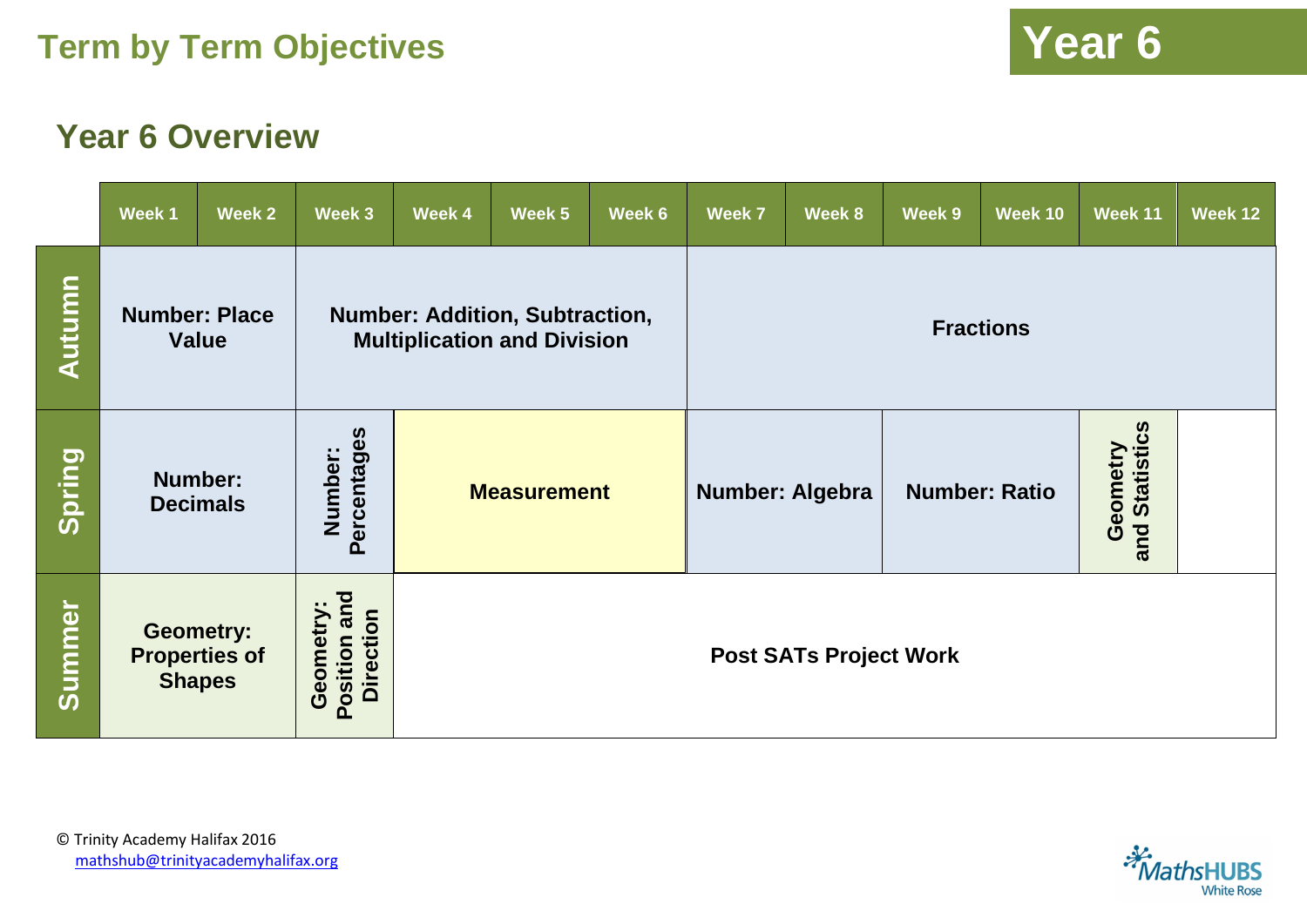| <b>Year Group</b>           | <b>Y6</b>        | <b>Term</b> |                               | <b>Summer</b> |        |        |        |         |         |                |
|-----------------------------|------------------|-------------|-------------------------------|---------------|--------|--------|--------|---------|---------|----------------|
| Week 2<br>Week 1            | Week 3           | Week 4      | Week 5                        | Week 6        | Week 7 | Week 8 | Week 9 | Week 10 | Week 11 | <b>Week 12</b> |
| <b>Geometry: Properties</b> | Geometry:        |             | <b>Post SATs Project Work</b> |               |        |        |        |         |         |                |
| of Shapes                   | Position and     |             |                               |               |        |        |        |         |         |                |
|                             | <b>Direction</b> |             |                               |               |        |        |        |         |         |                |
| Draw 2D shapes using        |                  |             |                               |               |        |        |        |         |         |                |
| given dimensions and        | <b>Describe</b>  |             |                               |               |        |        |        |         |         |                |
| angles.                     | positions on     |             |                               |               |        |        |        |         |         |                |
|                             | the full         |             |                               |               |        |        |        |         |         |                |
| <b>Compare and classify</b> | coordinate       |             |                               |               |        |        |        |         |         |                |
| geometric shapes            | grid (all four   |             |                               |               |        |        |        |         |         |                |
| based on their              | quadrants).      |             |                               |               |        |        |        |         |         |                |
| properties and sizes        |                  |             |                               |               |        |        |        |         |         |                |
| and find unknown            | Draw and         |             |                               |               |        |        |        |         |         |                |
| angles in any triangles,    | translate        |             |                               |               |        |        |        |         |         |                |
| quadrilaterals and          | simple           |             |                               |               |        |        |        |         |         |                |
| regular polygons.           | shapes on        |             |                               |               |        |        |        |         |         |                |
|                             | the              |             |                               |               |        |        |        |         |         |                |
| Recognise angles            | coordinate       |             |                               |               |        |        |        |         |         |                |
| where they meet at a        | plane, and       |             |                               |               |        |        |        |         |         |                |
| point, are on a straight    | reflect them     |             |                               |               |        |        |        |         |         |                |
| line, or are vertically     | in the axes.     |             |                               |               |        |        |        |         |         |                |
| opposite, and find          |                  |             |                               |               |        |        |        |         |         |                |
| missing angles.             |                  |             |                               |               |        |        |        |         |         |                |
|                             |                  |             |                               |               |        |        |        |         |         |                |
|                             |                  |             |                               |               |        |        |        |         |         |                |
|                             |                  |             |                               |               |        |        |        |         |         |                |
|                             |                  |             |                               |               |        |        |        |         |         |                |
|                             |                  |             |                               |               |        |        |        |         |         |                |
|                             |                  |             |                               |               |        |        |        |         |         |                |

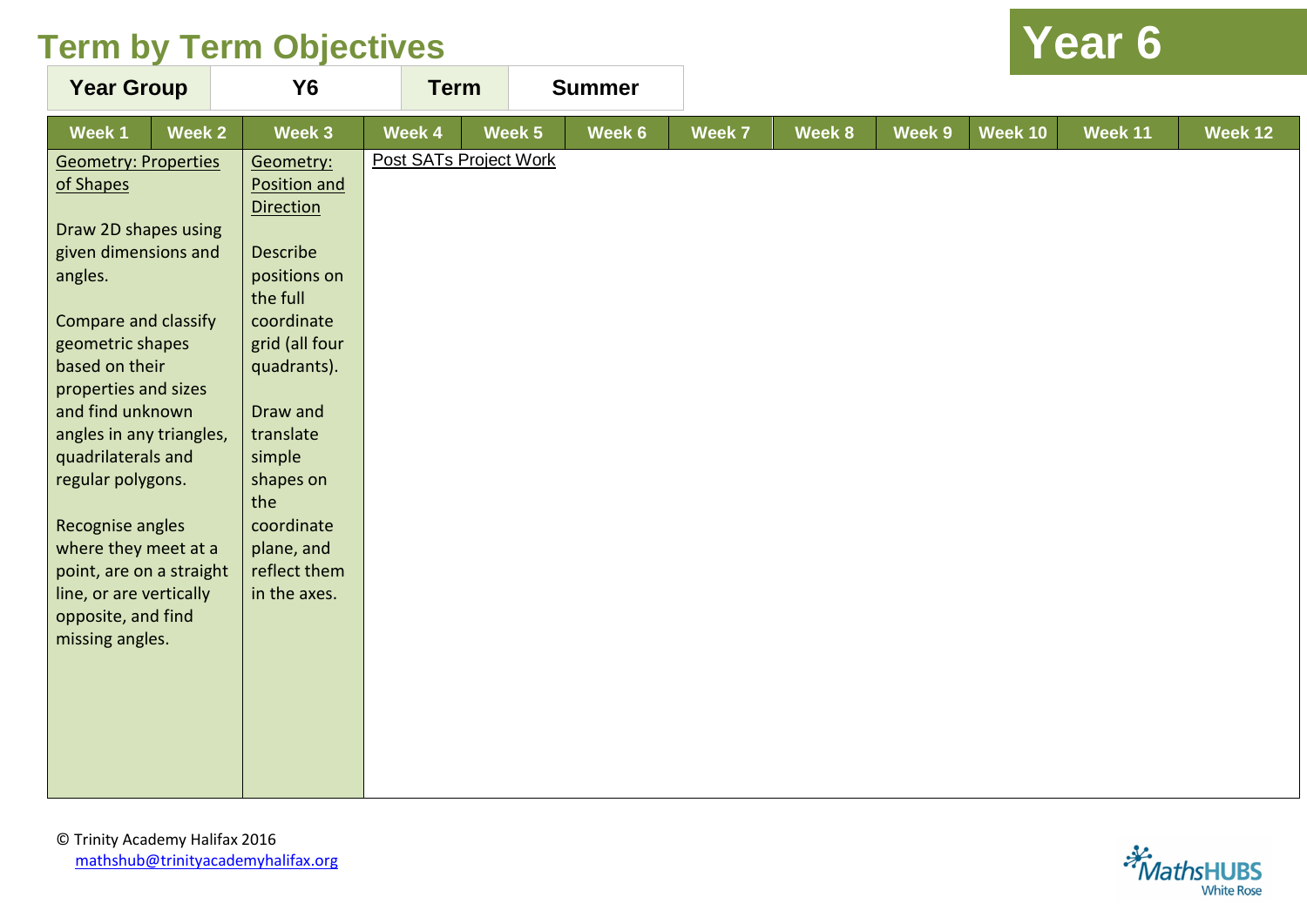|                   | <b>National Curriculum</b>                              | <b>All Students</b>                                                                                                                                                                                                                                                                                                                         |  |                                                                                                                                                                                                                                                                                                                                            |                                                                                                                                                                                                                                                                                                                                                                                                                                                                                                                |  |  |  |  |
|-------------------|---------------------------------------------------------|---------------------------------------------------------------------------------------------------------------------------------------------------------------------------------------------------------------------------------------------------------------------------------------------------------------------------------------------|--|--------------------------------------------------------------------------------------------------------------------------------------------------------------------------------------------------------------------------------------------------------------------------------------------------------------------------------------------|----------------------------------------------------------------------------------------------------------------------------------------------------------------------------------------------------------------------------------------------------------------------------------------------------------------------------------------------------------------------------------------------------------------------------------------------------------------------------------------------------------------|--|--|--|--|
|                   | <b>Statement</b>                                        | <b>Fluency</b>                                                                                                                                                                                                                                                                                                                              |  | <b>Reasoning</b>                                                                                                                                                                                                                                                                                                                           | <b>Problem Solving</b>                                                                                                                                                                                                                                                                                                                                                                                                                                                                                         |  |  |  |  |
| Shape<br>Geometry | Draw 2D shapes using<br>given dimensions and<br>angles. | Here is a sketch of a triangle:<br>$\bullet$<br>5 cm<br>$50^{\circ}$<br>8 cm<br>Draw an accurate full size diagram of<br>the triangle.<br>Draw these two triangles<br>accurately.<br>3 cm<br>4 cm<br>6 cm<br>8 cm<br>Measure the two other angles. What do<br>you notice?<br>Measure the other side. What do you<br>notice about the sides? |  | Always, sometimes, never<br>A triangle has three acute angles.<br>Draw triangles to scale to prove<br>your answer.<br>Five people are told to draw this<br>triangle.<br>$80^\circ$<br>$40^\circ$<br>$60^\circ$<br>Do they all draw it exactly the same?<br>$40^\circ$<br>$60^\circ$<br>8cm<br>Is the answer the same for this<br>triangle? | Mr Buckton is designing a slide for the<br>$\bullet$<br>playground.<br>7 <sub>m</sub><br>$40^\circ$<br>6 <sub>m</sub><br>Use a scale of 1cm to represent 1m.<br>Make an accurate drawing of the side of the<br>slide.<br>How long must Mr Buckton make the ladder?<br>Darnford is 6km due North of Barnthrope.<br>$\bullet$<br>Tingley is 8km due East of Barnthrope.<br>Darnford<br>Barnthrope<br>Tingley<br>Use a scale of 1cm to 1km to make a scale<br>drawing.<br>How far is it from Darnford to Tingley? |  |  |  |  |

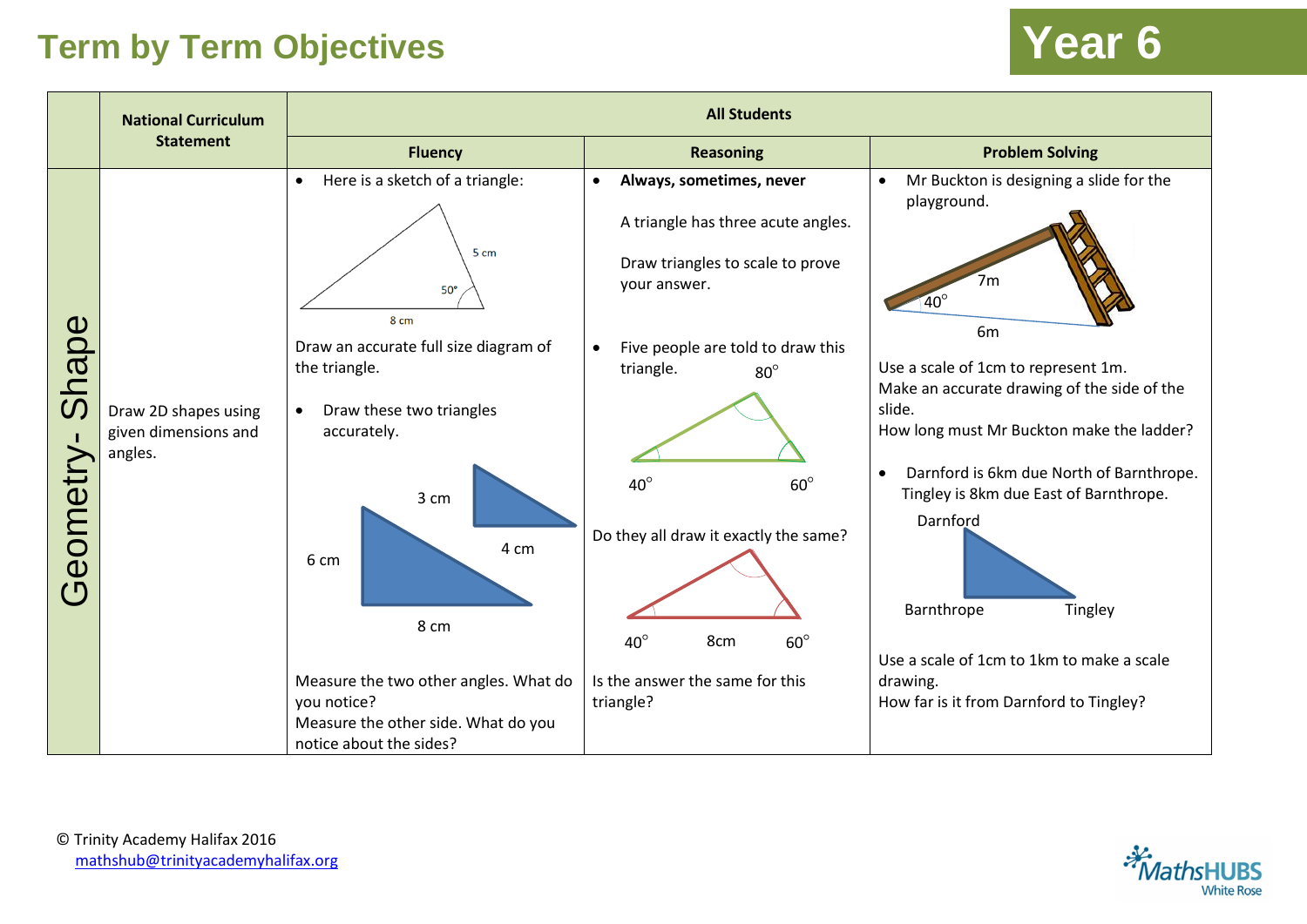

© Trinity Academy Halifax 2016 [mathshub@trinityacademyhalifax.org](mailto:mathshub@trinityacademyhalifax.org)

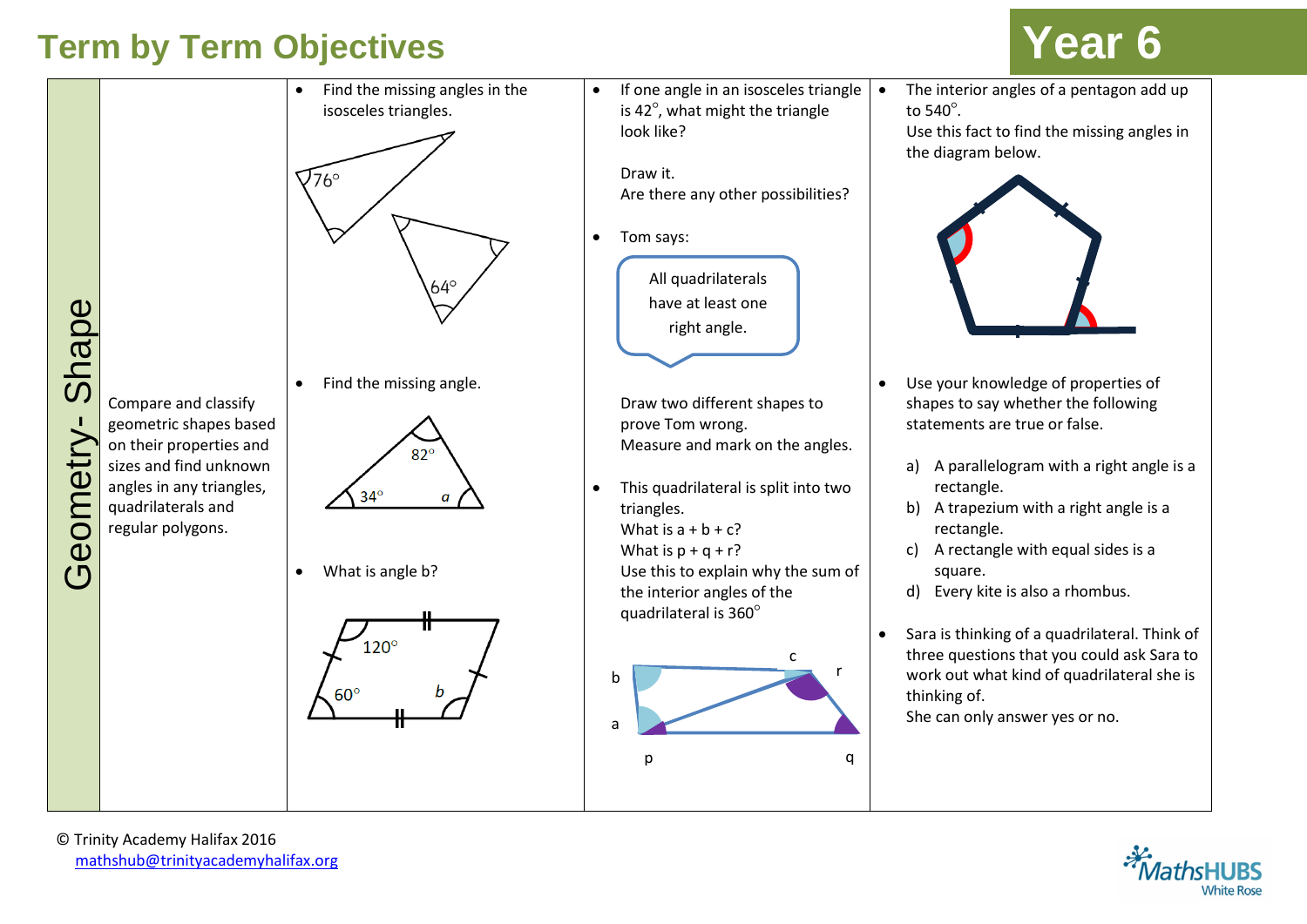

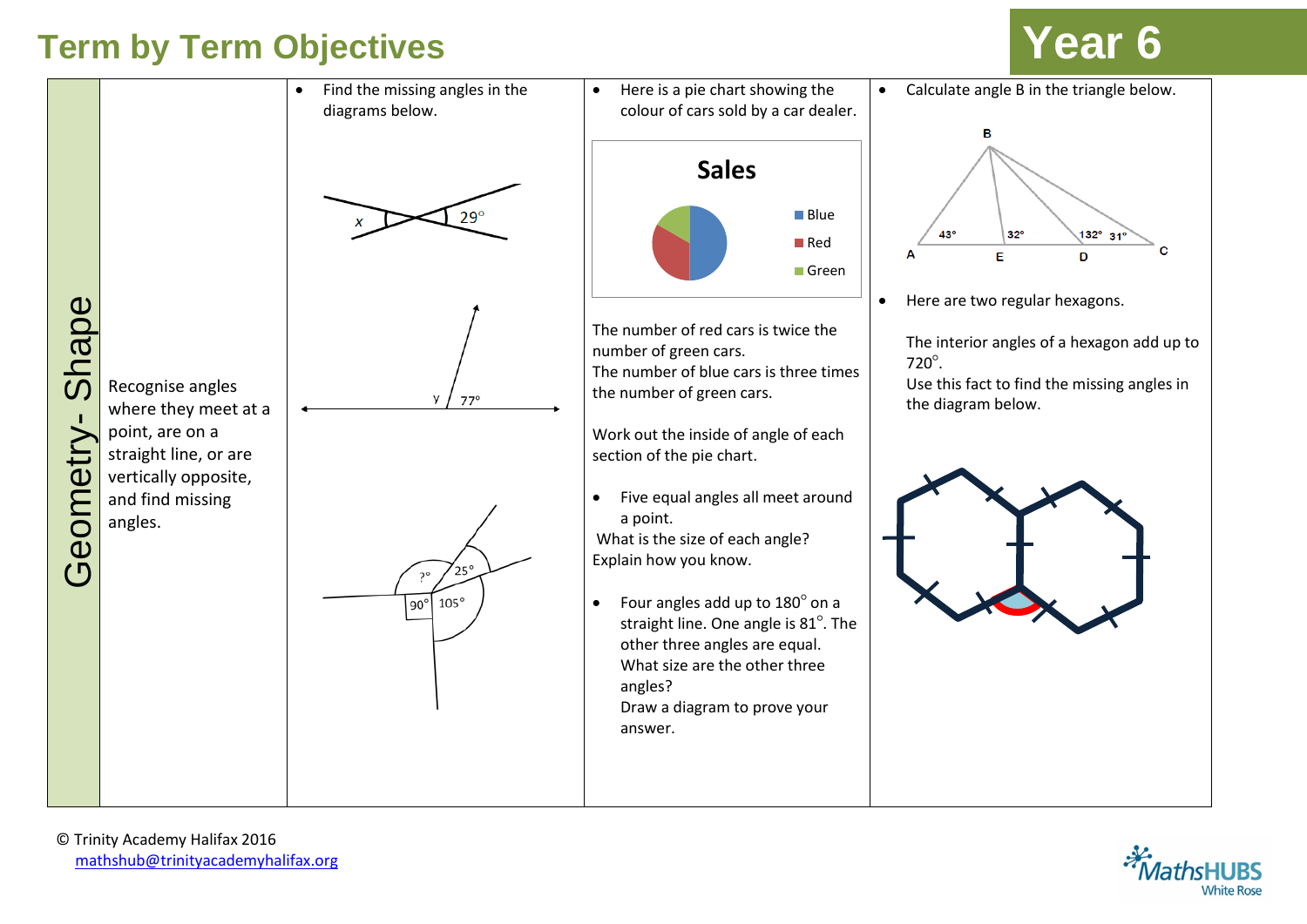